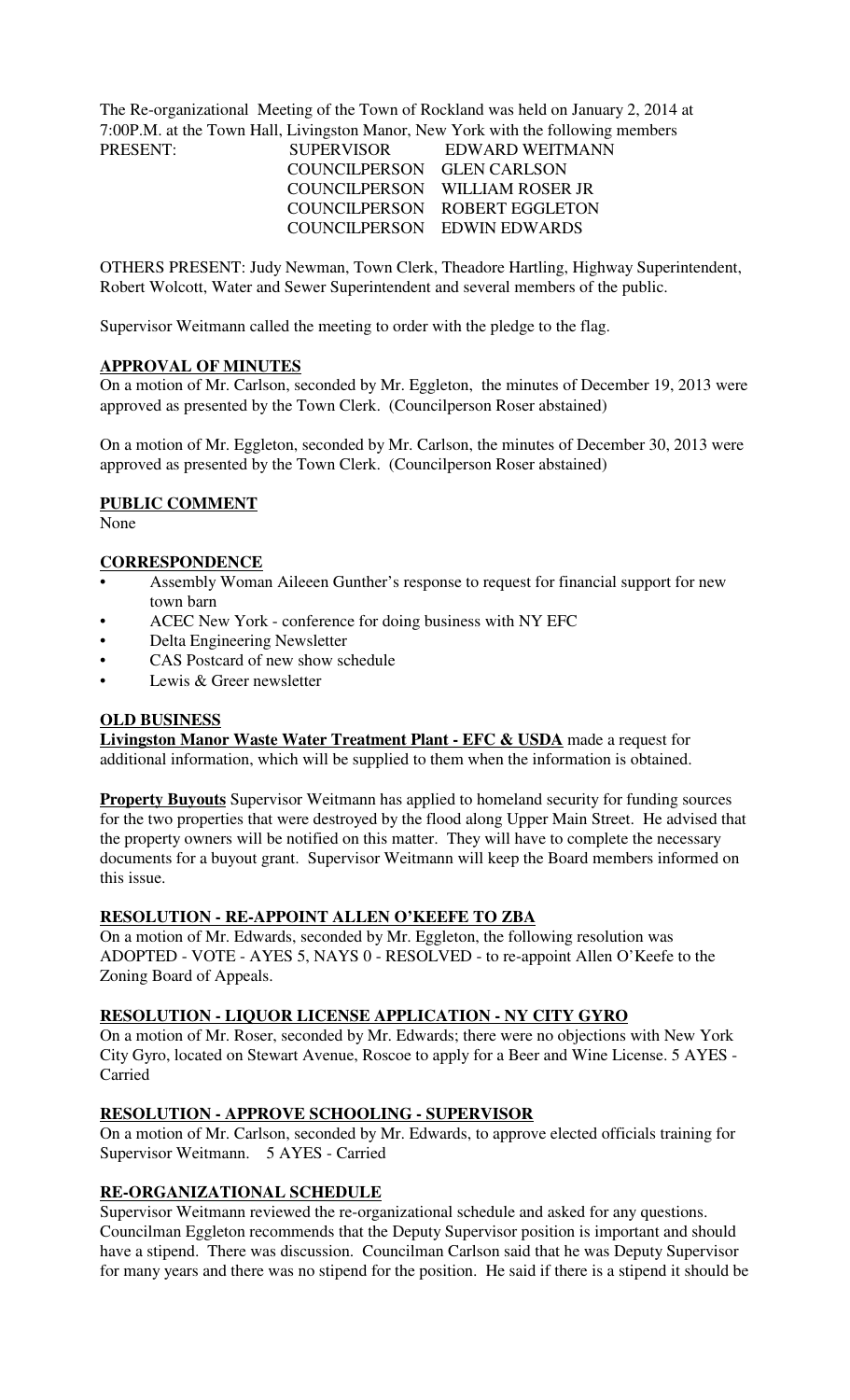# *RE-ORGANIZATIONAL MEETING, TOWN OF ROCKLAND, JANUARY 2, 2014*

per diem at \$20 or \$25.

## **RESOLUTION - APPROVE PER DIEM OF \$50 FOR DEPUTY SUPERVISOR**

On a motion of Mr. Eggleton, seconded by Mr. Edwards, the following resolution was ADOPTED - VOTE - AYES 3, NAYS 2 - (Mr. Weitmann and Mr. Carlson voting Nay) RESOLVED - to set the per diem rate of \$50 for Deputy Supervisor to fill in for the Supervisor.

Councilman Eggleton questioned the appointment of Town Attorney. He does not feel Kenneth Klein has been available for Town issue and does not return calls. There was discussion.

### **RESOLUTION - TABLE APPOINTMENT OF TOWN ATTORNEY**

On a motion of Mr. Eggleton, seconded by Mr. Roser, the following resolution was ADOPTED - VOTE - AYES 5, NAYS 0 - RESOLVED - to leave the appointment and salary of Town Attorney blank and to seek out other attorneys for this position.

Councilman Eggleton suggested that we also leave Engineer for the Town blank. Supervisor Weitmann said that Wes Illing is used by the Planning Board and is not Town Engineer.

### **RESOLUTION - TABLE APPOINTMENT OF ENGINEER FOR THE TOWN**

On a motion of Mr. Eggleton, seconded by Mr. Edwards, the following resolution was ADOPTED - VOTE - AYES 3, NAYS 2 - RESOLVED - to leave the appointment of Engineer for the Town blank. (Mr. Weitmann and Mr. Carlson voting Nay)

### **RESOLUTION - ADOPT RE-ORGANIZATIONAL SCHEDULE WITH CHANGES**

On a motion of Mr. Roser, seconded by Mr. Eggleton, the following resolution was ADOPTED - VOTE - AYES 5, NAYS 0 - RESOLVED - to approve the re-organizational schedule with changes. Copy attached to the minutes.

**Dog Control report** was presented.

**Town Clerk Monthly and Annual reports** were presented.

**Water and Sewer Weekend schedule** was presented.

## **RESOLUTION - APPROVE SCHOOLING FOR HIGHWAY SUPERINTENDENT**

On a motion of Mr. Carlson, seconded by Mr. Edwards, the following resolution was ADOPTED - VOTE - AYES 5, NAYS 0 - RESOLVED - to approve schooling expenses for Ted Hartling, Highway Superintendent.

**Bob Wolcott, Water and Sewer Superintendent** - reported that his department has been working on truck maintenance. He advised that Mary Hankins, Water and Sewer Clerk is working on getting the accident report for the vehicle that hit a hydrant in Roscoe.

## **APPROVAL OF BILLS**

On a motion of Mr. Carlson, seconded by Mr. Eggleton, the following resolution was ADOPTED - VOTE - AYES 5, NAYS 0 - RESOLVED - to approve the bills on the abstract #1 dated January 2, 2014, in the following amounts:

| $1$ to $7$ | \$3,420.74 |
|------------|------------|
| $1$ to $7$ | 8,958.17   |
| $1$ to $3$ | 1,086.92   |
| $1$ to $4$ | 219.97     |
|            | 30.83      |
| $1$ to $3$ | 753.44     |
|            | 8.71       |
|            |            |

**PUBLIC COMMENT**

None